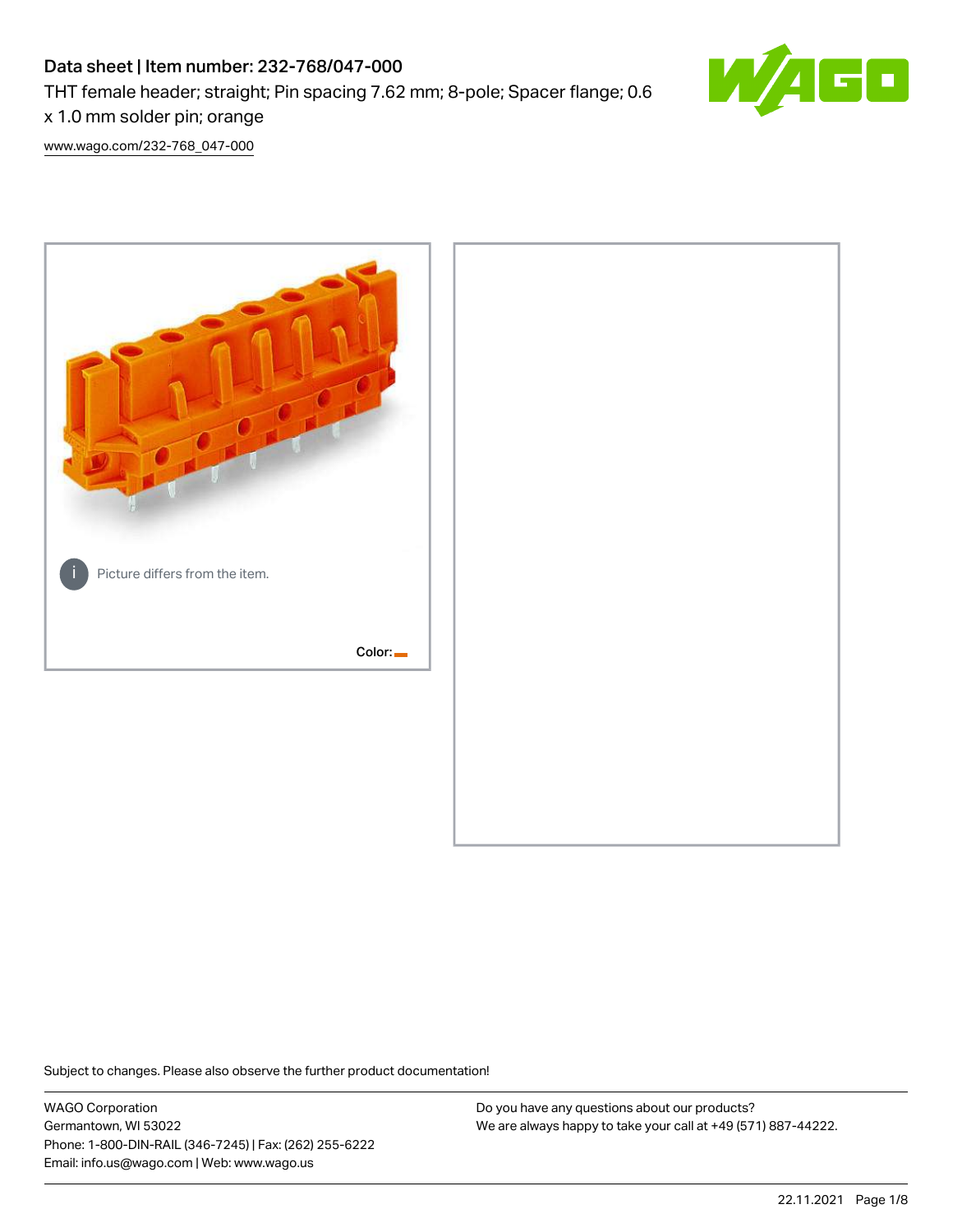

Dimensions in mm

 $L =$  (pole no.  $-1$ ) x pin spacing  $+5.08$  mm

 $L_1 = L + 3$  mm

 $L_2 = L + 8.8$  mm

 $L_3 = L + 14.8$  mm

2- to 3-pole female connectors – one latch only

### Item description

**Horizontal or vertical PCB mounting via straight or angled solder pins** 

Subject to changes. Please also observe the further product documentation! For board-to-board and board-to-wire connections

WAGO Corporation Germantown, WI 53022 Phone: 1-800-DIN-RAIL (346-7245) | Fax: (262) 255-6222 Email: info.us@wago.com | Web: www.wago.us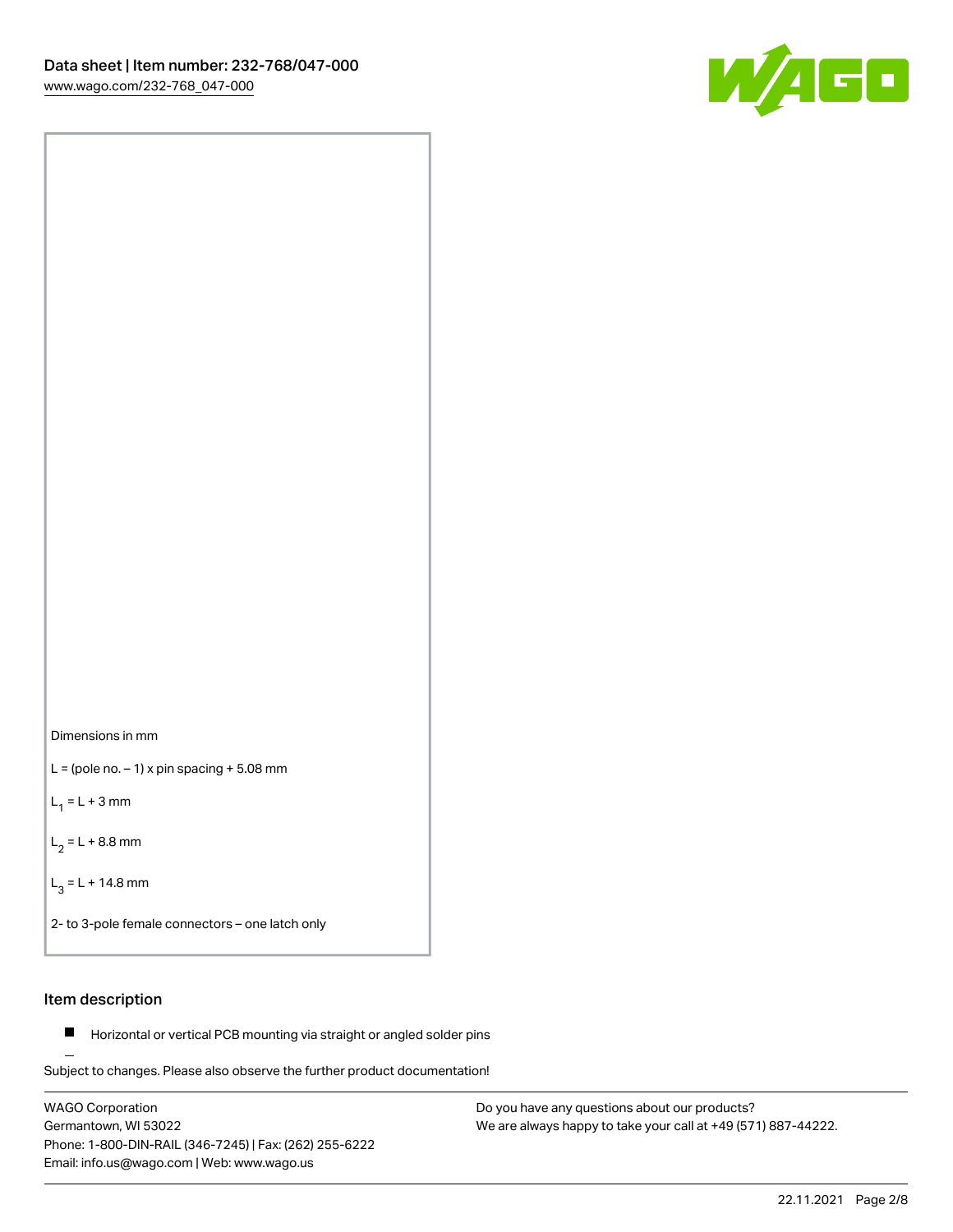

- For board-to-board and board-to-wire connections
- $\blacksquare$ Touch-proof PCB outputs
- $\blacksquare$ Easy-to-identify PCB inputs and outputs
- $\blacksquare$ With coding fingers

### Data **Notes**

| Safety information 1 | The <i>MCS – MULTI CONNECTION SYSTEM</i> includes connectors<br>without breaking capacity in accordance with DIN EN 61984. When<br>used as intended, these connectors must not be connected<br>/disconnected when live or under load. The circuit design should<br>ensure header pins, which can be touched, are not live when<br>unmated. |
|----------------------|--------------------------------------------------------------------------------------------------------------------------------------------------------------------------------------------------------------------------------------------------------------------------------------------------------------------------------------------|
| Variants:            | Other pole numbers<br>3.8 mm pin projection for male headers with straight solder pins<br>Gold-plated or partially gold-plated contact surfaces<br>Other versions (or variants) can be requested from WAGO Sales or<br>configured at https://configurator.wago.com/                                                                        |

# Electrical data

### IEC Approvals

| Ratings per                 | IEC/EN 60664-1                                                        |
|-----------------------------|-----------------------------------------------------------------------|
| Rated voltage (III / 3)     | 500 V                                                                 |
| Rated surge voltage (III/3) | 6 <sub>kV</sub>                                                       |
| Rated voltage (III/2)       | 630 V                                                                 |
| Rated surge voltage (III/2) | 6 <sub>kV</sub>                                                       |
| Nominal voltage (II/2)      | 1000 V                                                                |
| Rated surge voltage (II/2)  | 6 <sub>kV</sub>                                                       |
| Rated current               | 12A                                                                   |
| Legend (ratings)            | $(III / 2)$ $\triangle$ Overvoltage category III / Pollution degree 2 |

### UL Approvals

| Approvals per                  | UL 1059 |
|--------------------------------|---------|
| Rated voltage UL (Use Group B) | 300 V   |
| Rated current UL (Use Group B) | 15 A    |
| Rated voltage UL (Use Group D) | 300 V   |
| Rated current UL (Use Group D) | 10 A    |

Subject to changes. Please also observe the further product documentation!

| <b>WAGO Corporation</b>                                | Do you have any questions about our products?                 |
|--------------------------------------------------------|---------------------------------------------------------------|
| Germantown, WI 53022                                   | We are always happy to take your call at +49 (571) 887-44222. |
| Phone: 1-800-DIN-RAIL (346-7245)   Fax: (262) 255-6222 |                                                               |
| Email: info.us@wago.com   Web: www.wago.us             |                                                               |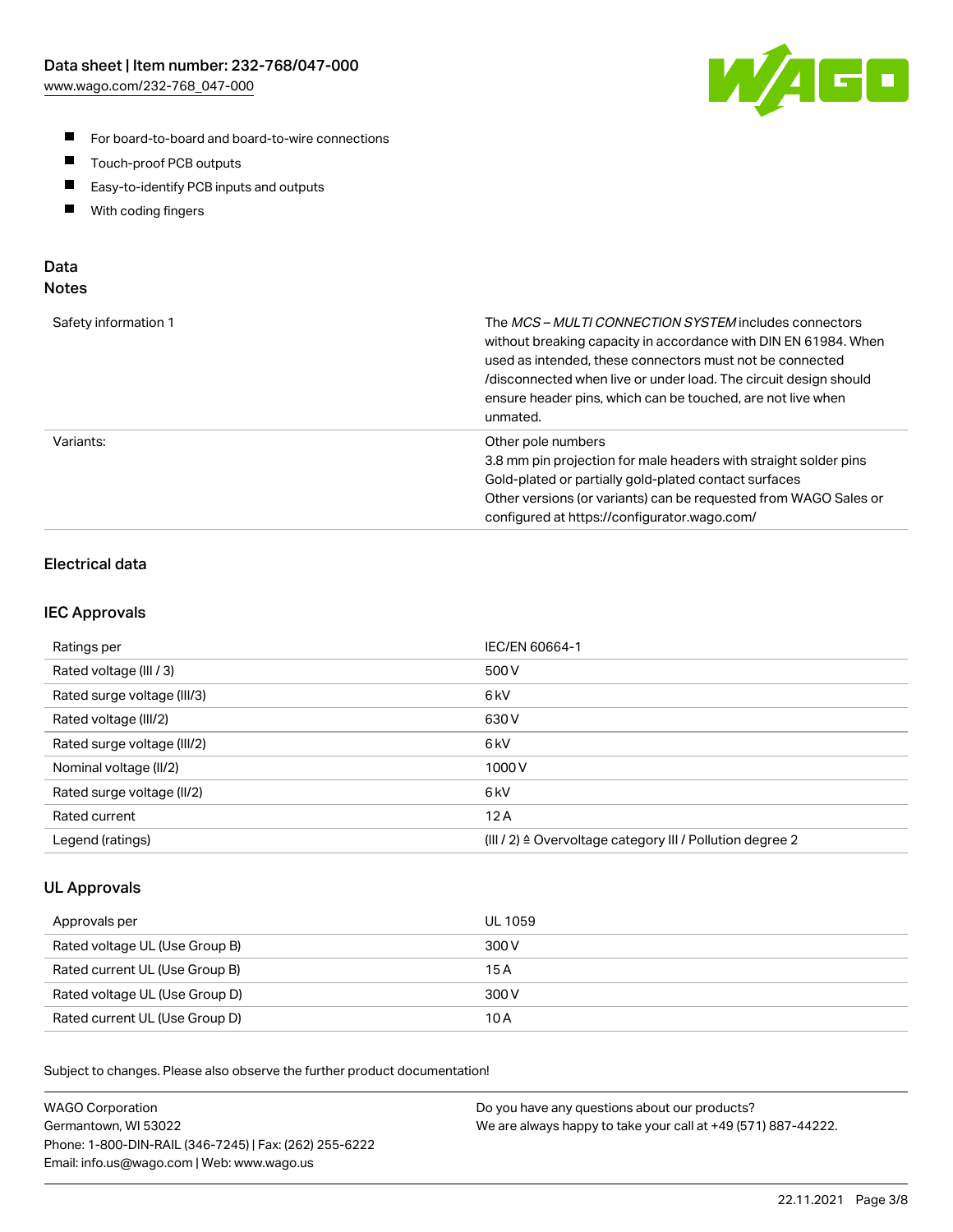

### Ratings per UL

| Rated voltage UL 1977 | 600 \<br>.   |
|-----------------------|--------------|
| Rated current UL 1977 | . . <i>.</i> |

### CSA Approvals

| Approvals per                   | CSA   |
|---------------------------------|-------|
| Rated voltage CSA (Use Group B) | 300 V |
| Rated current CSA (Use Group B) | 15 A  |
| Rated voltage CSA (Use Group D) | 300 V |
| Rated current CSA (Use Group D) | 10 A  |

### Connection data

| Total number of potentials |  |
|----------------------------|--|
| Number of connection types |  |
| Number of levels           |  |

### Connection 1

| Number of poles |  |  |
|-----------------|--|--|

# Physical data

| Pin spacing                          | 7.62 mm / 0.3 inch         |
|--------------------------------------|----------------------------|
| Width                                | 73.22 mm / 2.883 inch      |
| Height                               | 23.25 mm / 0.915 inch      |
| Height from the surface              | 18.25 mm / 0.719 inch      |
| Depth                                | 11.6 mm / 0.457 inch       |
| Solder pin length                    | $5 \,\mathrm{mm}$          |
| Solder pin dimensions                | $0.6 \times 1$ mm          |
| Drilled hole diameter with tolerance | $1.3$ <sup>(+0.1)</sup> mm |

# Mechanical data

| Mounting type | Mounting flange             |
|---------------|-----------------------------|
| Mounting type | Flush feed-through mounting |
|               | Panel mounting              |

Subject to changes. Please also observe the further product documentation!

| <b>WAGO Corporation</b>                                | Do you have any questions about our products?                 |
|--------------------------------------------------------|---------------------------------------------------------------|
| Germantown, WI 53022                                   | We are always happy to take your call at +49 (571) 887-44222. |
| Phone: 1-800-DIN-RAIL (346-7245)   Fax: (262) 255-6222 |                                                               |
| Email: info.us@wago.com   Web: www.wago.us             |                                                               |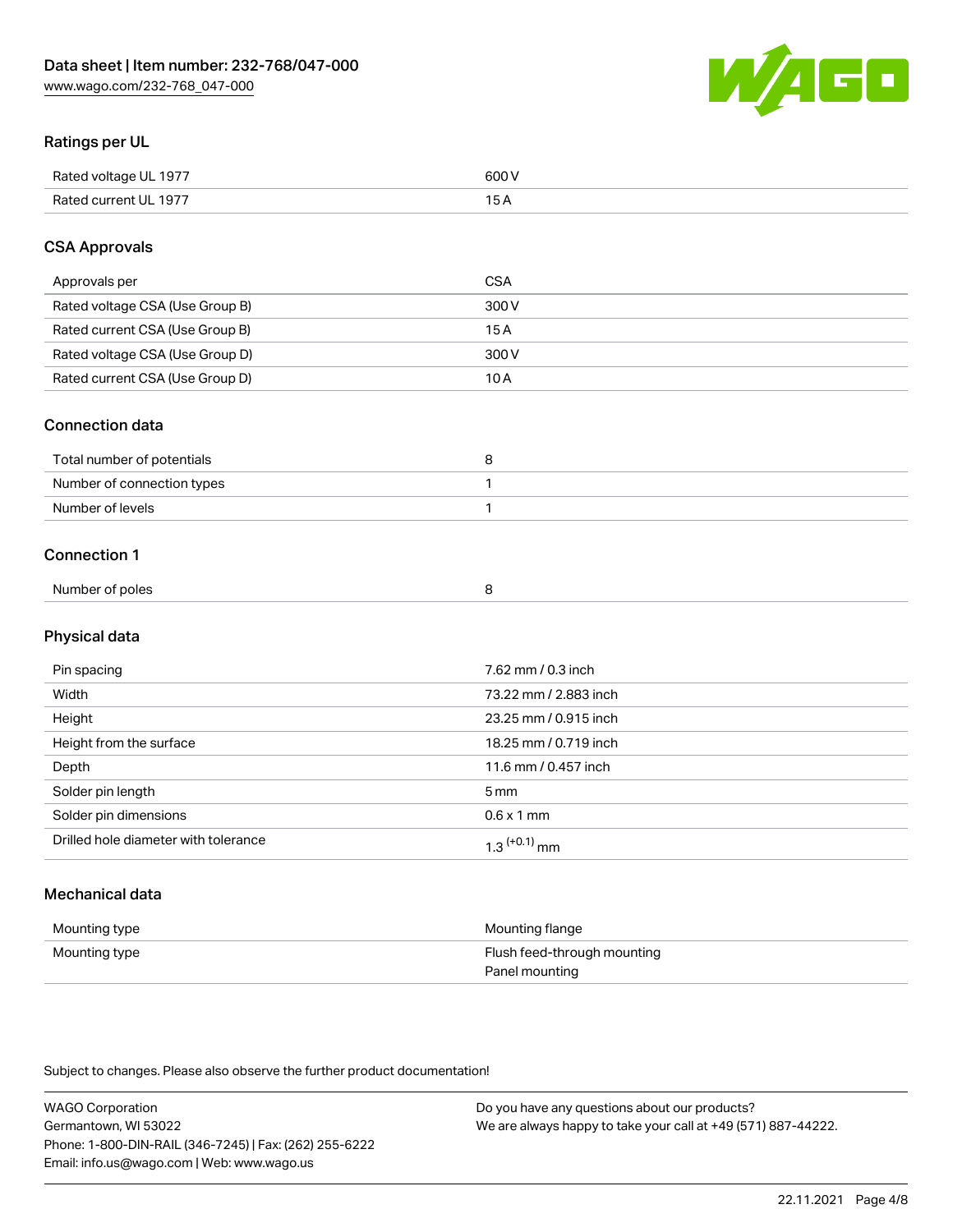

### Plug-in connection

| Contact type (pluggable connector) | Female header |
|------------------------------------|---------------|
| Connector (connection type)        | for PCB       |
| Mismating protection               | No            |
| Mating direction to the PCB        | $90^{\circ}$  |
| Locking of plug-in connection      | Without       |

## PCB contact

| PCB Contact                         | тнт                                        |
|-------------------------------------|--------------------------------------------|
| Solder pin arrangement              | over the entire female connector (in-line) |
| Number of solder pins per potential |                                            |

### Material data

| Color                       | orange           |
|-----------------------------|------------------|
| Material group              |                  |
| Insulation material         | Polyamide (PA66) |
| Flammability class per UL94 | V <sub>0</sub>   |
|                             |                  |
| Contact material            | Copper alloy     |
| Contact plating             | tin-plated       |
| Fire load                   | 0.197 MJ         |

### Environmental requirements

| Limit temperature range | $-60+85 °C$ |
|-------------------------|-------------|
|-------------------------|-------------|

### Commercial data

| Product Group         | 3 (Multi Conn. System) |
|-----------------------|------------------------|
| PU (SPU)              | 25 Stück               |
| Packaging type        | box                    |
| Country of origin     | DE                     |
| <b>GTIN</b>           | 4017332538091          |
| Customs tariff number | 85366990990            |

### Approvals / Certificates

#### Ship Approvals

Subject to changes. Please also observe the further product documentation!

| <b>WAGO Corporation</b>                                | Do you have any questions about our products?                 |
|--------------------------------------------------------|---------------------------------------------------------------|
| Germantown, WI 53022                                   | We are always happy to take your call at +49 (571) 887-44222. |
| Phone: 1-800-DIN-RAIL (346-7245)   Fax: (262) 255-6222 |                                                               |
| Email: info.us@wago.com   Web: www.wago.us             |                                                               |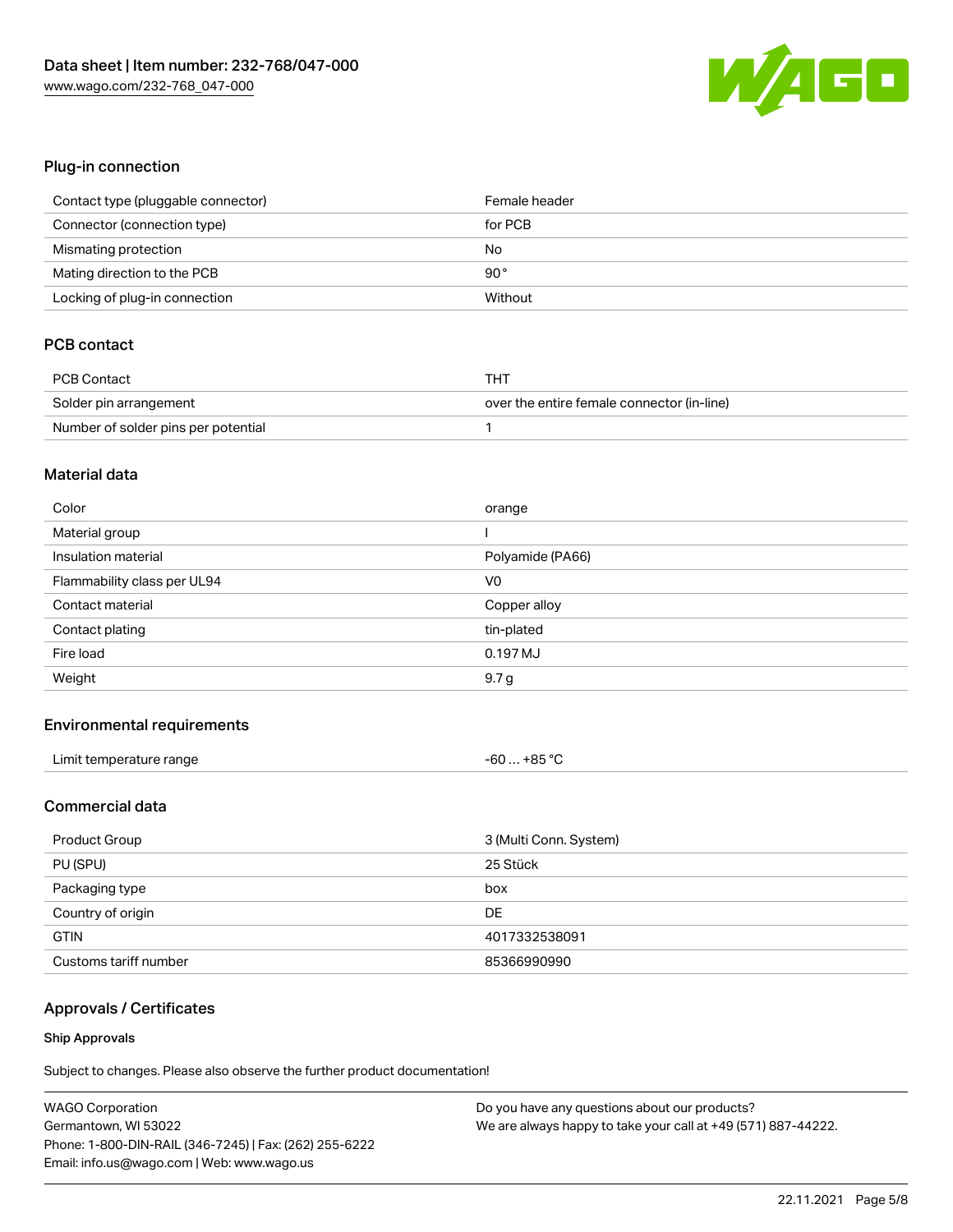

| Logo                | Approval                                                | <b>Additional Approval Text</b>                                                                                           | Certificate<br>name                 |
|---------------------|---------------------------------------------------------|---------------------------------------------------------------------------------------------------------------------------|-------------------------------------|
| ABS                 | <b>ABS</b><br>American Bureau of Shipping               |                                                                                                                           | $19 -$<br>HG15869876-<br><b>PDA</b> |
|                     | <b>BV</b><br>Bureau Veritas S.A.                        | IEC 60998                                                                                                                 | 11915/D0 BV                         |
|                     | <b>DNV GL</b><br>Det Norske Veritas, Germanischer Lloyd | $\overline{a}$                                                                                                            | TAE000016Z                          |
| <b>UL-Approvals</b> |                                                         |                                                                                                                           |                                     |
| Logo                | Approval                                                | <b>Additional Approval Text</b>                                                                                           | Certificate<br>name                 |
|                     | <b>UR</b><br>Underwriters Laboratories Inc.             | <b>UL 1977</b>                                                                                                            | E45171                              |
|                     | <b>UR</b><br>Underwriters Laboratories Inc.             | <b>UL 1059</b>                                                                                                            | E45172                              |
| Counterpart         | Item no.731-638                                         |                                                                                                                           |                                     |
|                     |                                                         | 1-conductor male connector; CAGE CLAMP®; 2.5 mm <sup>2</sup> ; Pin spacing 7.62 mm; 8-pole; 2,50 mm <sup>2</sup> ; orange | www.wago.com/731-638                |

# Optional accessories

Testing accessories

Testing accessories



.<br>Subject to changes. Please also observe the further product documentation!

WAGO Corporation Germantown, WI 53022 Phone: 1-800-DIN-RAIL (346-7245) | Fax: (262) 255-6222 Email: info.us@wago.com | Web: www.wago.us Do you have any questions about our products? We are always happy to take your call at +49 (571) 887-44222.

22.11.2021 Page 6/8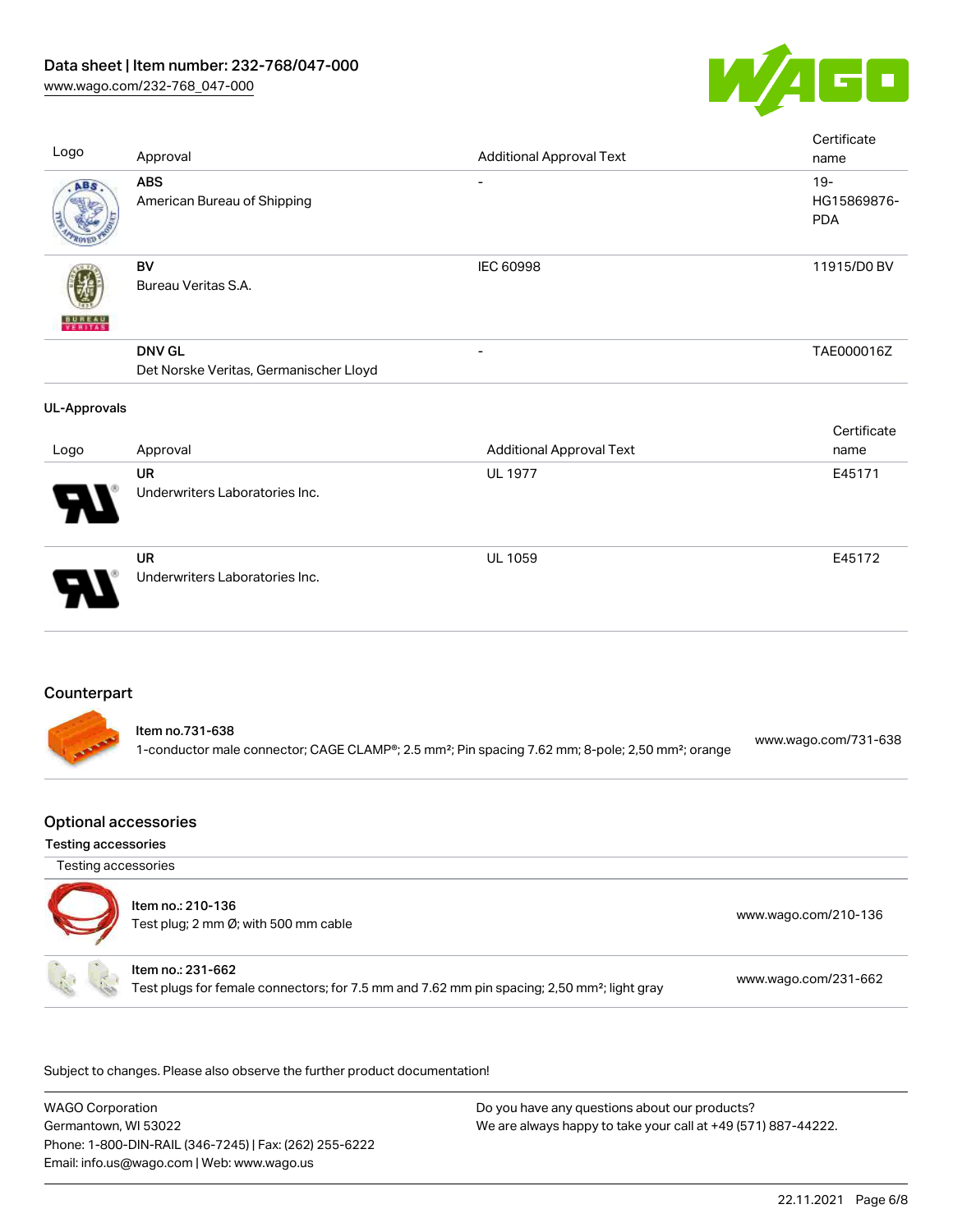### Downloads Documentation



| Additional Information                                                                                                                                                 |            |               |          |
|------------------------------------------------------------------------------------------------------------------------------------------------------------------------|------------|---------------|----------|
| <b>Technical explanations</b>                                                                                                                                          | 2019 Apr 3 | pdf<br>2.0 MB | Download |
|                                                                                                                                                                        |            |               |          |
| <b>CAD files</b>                                                                                                                                                       |            |               |          |
| CAE data                                                                                                                                                               |            |               |          |
| EPLAN Data Portal 232-768/047-000                                                                                                                                      |            | <b>URL</b>    | Download |
| EPLAN Data Portal 232-768/047-000                                                                                                                                      |            | <b>URL</b>    | Download |
| PCB Design                                                                                                                                                             |            |               |          |
| Symbol and Footprint 232-768/047-000                                                                                                                                   |            | <b>URL</b>    | Download |
| CAx data for your PCB design, consisting of "schematic symbols and PCB footprints",<br>allow easy integration of the WAGO component into your development environment. |            |               |          |
| Supported formats:                                                                                                                                                     |            |               |          |

- $\blacksquare$ Accel EDA 14 & 15
- $\blacksquare$ Altium 6 to current version
- $\blacksquare$ Cadence Allegro
- $\blacksquare$ **DesignSpark**
- $\blacksquare$ Eagle Libraries
- $\blacksquare$ KiCad
- $\blacksquare$ Mentor Graphics BoardStation
- $\blacksquare$ Mentor Graphics Design Architect
- $\blacksquare$ Mentor Graphics Design Expedition 99 and 2000
- $\blacksquare$ OrCAD 9.X PCB and Capture
- $\blacksquare$ PADS PowerPCB 3, 3.5, 4.X, and 5.X
- $\blacksquare$ PADS PowerPCB and PowerLogic 3.0
- $\blacksquare$ PCAD 2000, 2001, 2002, 2004, and 2006
- $\blacksquare$ Pulsonix 8.5 or newer
- $\blacksquare$ STL
- П 3D STEP
- $\blacksquare$ TARGET 3001!
- $\blacksquare$ View Logic ViewDraw

Subject to changes. Please also observe the further product documentation!

WAGO Corporation Germantown, WI 53022 Phone: 1-800-DIN-RAIL (346-7245) | Fax: (262) 255-6222 Email: info.us@wago.com | Web: www.wago.us